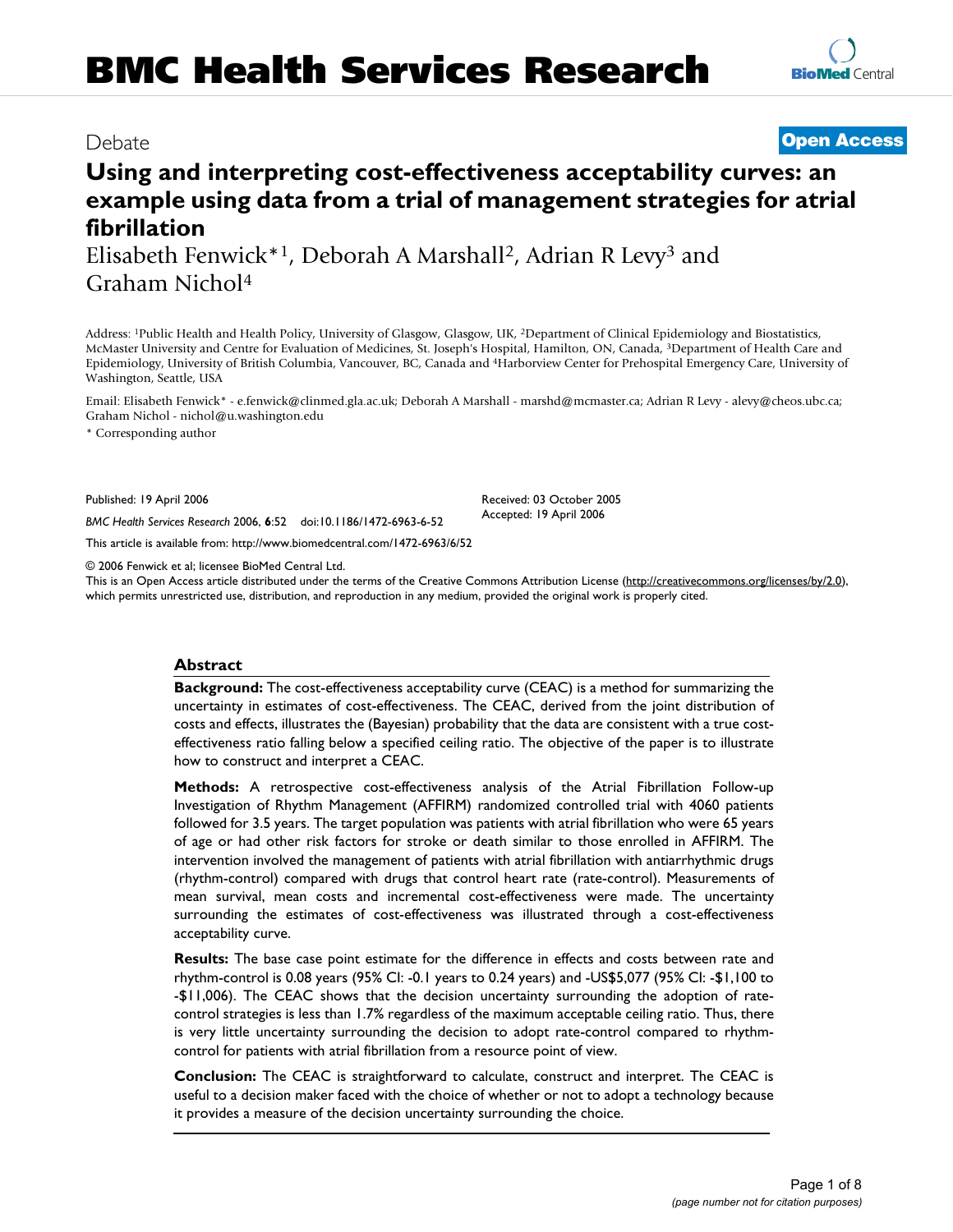#### **Background**

Health care decision-makers need to choose whether or not to reimburse health technologies, and cost-effectiveness is increasingly one of the criteria used to guide that choice. Estimates of cost-effectiveness are inevitably associated with some degree of uncertainty, generated jointly from the estimate of effectiveness and costs. In addition to the point estimate for cost-effectiveness, a confidence interval around the estimate provides the decision-maker with a measure of the degree of uncertainty. The costeffectiveness acceptability curve (CEAC) is an intuitive graphical method of summarizing information on uncertainty in cost-effectiveness estimates. The CEAC is straightforward to construct and interpret, which is why it is increasingly becoming a part of economic evaluations for decision makers.

#### *Objective*

As the use of CEACs becomes more widespread [1-11] it is important that researchers learn how to construct, apply, and interpret these curves. In this paper, a recently published cost-effectiveness analysis comparing rhythm-control versus rate-control treatment for atrial fibrillation is used to illustrate the CEAC [12]. After a brief introduction on cost-effectiveness analysis and uncertainty, to frame the issue, this paper describes how to construct a CEAC and how it should be interpreted. This paper concentrates specifically on decisions involving two interventions. For evaluations comparing more than two interventions see Fenwick *et al*., 2001 [13].

#### *The AFFIRM study*

The objective of the Atrial Fibrillation Follow-up Investigation of Rhythm Management (AFFIRM) trial was to compare the effectiveness of rhythm-control versus ratecontrol in patients with atrial fibrillation [14]. After a mean follow-up time of 3.5 years in both arms of the trial, there was a non-significant mean survival gain of 0.08 years ( $P = 0.10$ , based on a two-sided test) for subjects randomized to the rate-control arm. A trial-based economic evaluation was undertaken to estimate the cost-effectiveness of rhythm-control versus rate-control based on the results from AFFIRM [12]. Rate-control subjects consumed fewer resources (hospital days, pacemaker procedures, cardioversions, and short stay and emergency room visits) and had a lower per patient cost than rhythm-control subjects (US \$5,077 per person). Non-parametric bootstrapping methods were used to estimate the distribution of incremental costs and effects associated with rhythm-control compared to rate-control. We found that rate-control was less costly and more effective than rhythm-control in 95% of the replicates under a range of cost assumptions. We concluded that rate-control was a cost-effective approach to the management of atrial fibrillation when compared to rhythm-control.

The cost-effectiveness analysis of the AFFIRM trial data provides a good illustration of how uncertainty in the estimate of cost-effectiveness must consider the distribution of both costs and effects. Based on the effectiveness data alone, one might conclude that either treatment is equally effective, with a small and not statistically significant trend in survival favoring one arm (rate-control). After considering the joint distribution of costs and effects, ratecontrol is the favored initial approach to treatment because of the lower cost compared to rhythm-control, despite the absence of a statistically significant difference in survival between the two treatments.

#### *Cost-effectiveness analysis*

A cost-effectiveness analysis enumerates the additional resources consumed for an improvement in the effects (for example, survival or quality-adjusted life years) associated with one health intervention compared to another. The result can be summarized as an incremental costeffectiveness ratio (ICER) – a measure of the additional cost per unit of health gain. The underlying calculation for the ICER comparing rate-control versus rhythm-control treatment in patients with atrial fibrillation was:

$$
ICER = \frac{Average Cost_{rate-control} - Average Cost_{rhythm-control}}{Average Effect_{rate-control} - Average Effect_{rhythm-control}}
$$

where costs were measured in US dollars and effects were measured in life years gained.

The incremental cost and incremental effect can be represented visually using the incremental cost-effectiveness plane [15]. The horizontal axis divides the plane according to incremental cost (positive above, negative below) and the vertical axis divides the plane according to incremental effect (positive to the right, negative to the left). This divides the incremental cost-effectiveness plane into four quadrants through the origin (Figure 1).

Each quadrant has a different implication for the decision. If the ICER for rate-control compared to rhythm-control fell in the southeast quadrant, with negative costs and positive effects, rate-control would be more effective (better survival) and less costly than rhythm-control (i.e., ratecontrol 'dominates' rhythm-control). Interventions falling in this quadrant are always considered cost-effective. If the ICER fell in the northwest quadrant, with positive costs and negative effects, rate-control would be more costly and less effective than rhythm-control (i.e., ratecontrol is 'dominated' by rhythm-control). Interventions falling in this quadrant are never considered cost-effective. If the ICER fell in the northeast quadrant, with positive costs and positive effects, or the southwest quadrant, with negative costs and negative effects, trade-offs between costs and effects would need to be considered. These two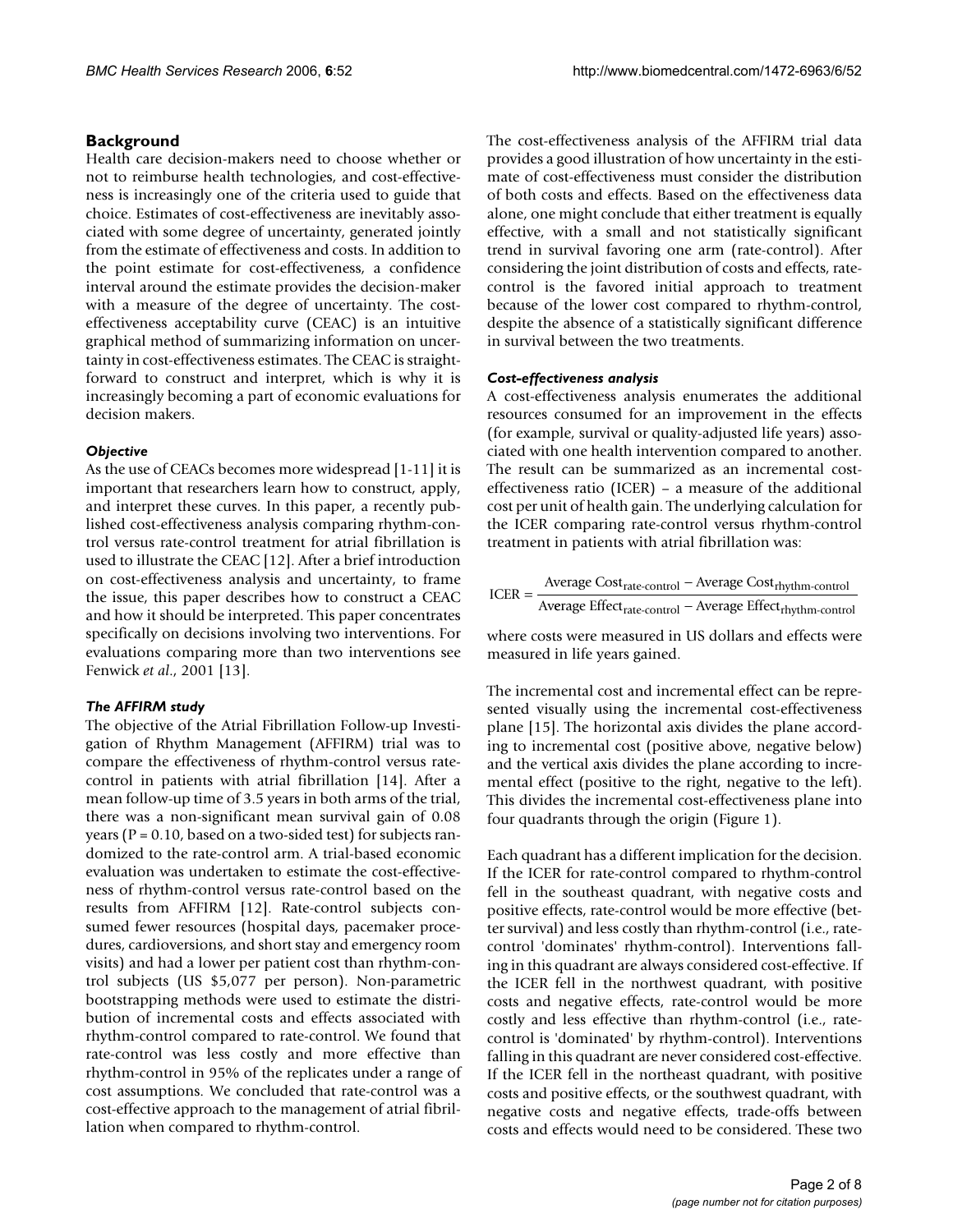

#### **Figure 1**

The incremental cost-effectiveness plane. NE = northeast quadrant; NW = northwest quadrant; SE = southeast quadrant; SW = southwest quadrant; QALY = quality adjusted life year

quadrants represent the situation where rate-control may be cost-effective compared to rhythm-control, depending upon the value at which the ICER is considered good value for money.

#### *Value for money*

In order to decide if an intervention offers "good" value for money, the ICER must be compared to a specified monetary threshold. This threshold represents the maximum amount that the decision-maker is willing to pay for health effects (maximum acceptable ceiling ratio). The intervention is deemed cost-effective if the ICER falls below this threshold and not cost-effective otherwise [16]. For example, if a decision-maker is willing to pay \$50,000 for a year of life, the intervention is considered cost-effective if the ICER is below \$50,000 per life year gained. In situations where a threshold is not stated explicitly, the act of decision-making implies a value for the threshold.

Is rate-control in the management of patients with atrial fibrillation 'good value for money' compared to rhythmcontrol? The base case cost-effectiveness analysis of the AFFIRM trial reported that rate-control demonstrated a non-significant mean survival gain compared to rhythmcontrol (0.08 years, CI -0.1 to 0.24), and that rate-control was less costly than rhythm-control (US -\$5,077, CI - \$1,100 to -\$11,006). In this situation, no ICER would be calculated because the point estimate for the ICER falls in the southeast quadrant of the cost-effectiveness plane where rate-control is more effective and less costly than the rhythm-control (i.e., rate-control dominates rhythmcontrol). Rate-control would clearly be considered 'good value for money'. However, this does not take any uncertainty in the estimates of costs and effects into consideration and decision makers will be interested to ascertain how sure they can be that this is the correct conclusion to make.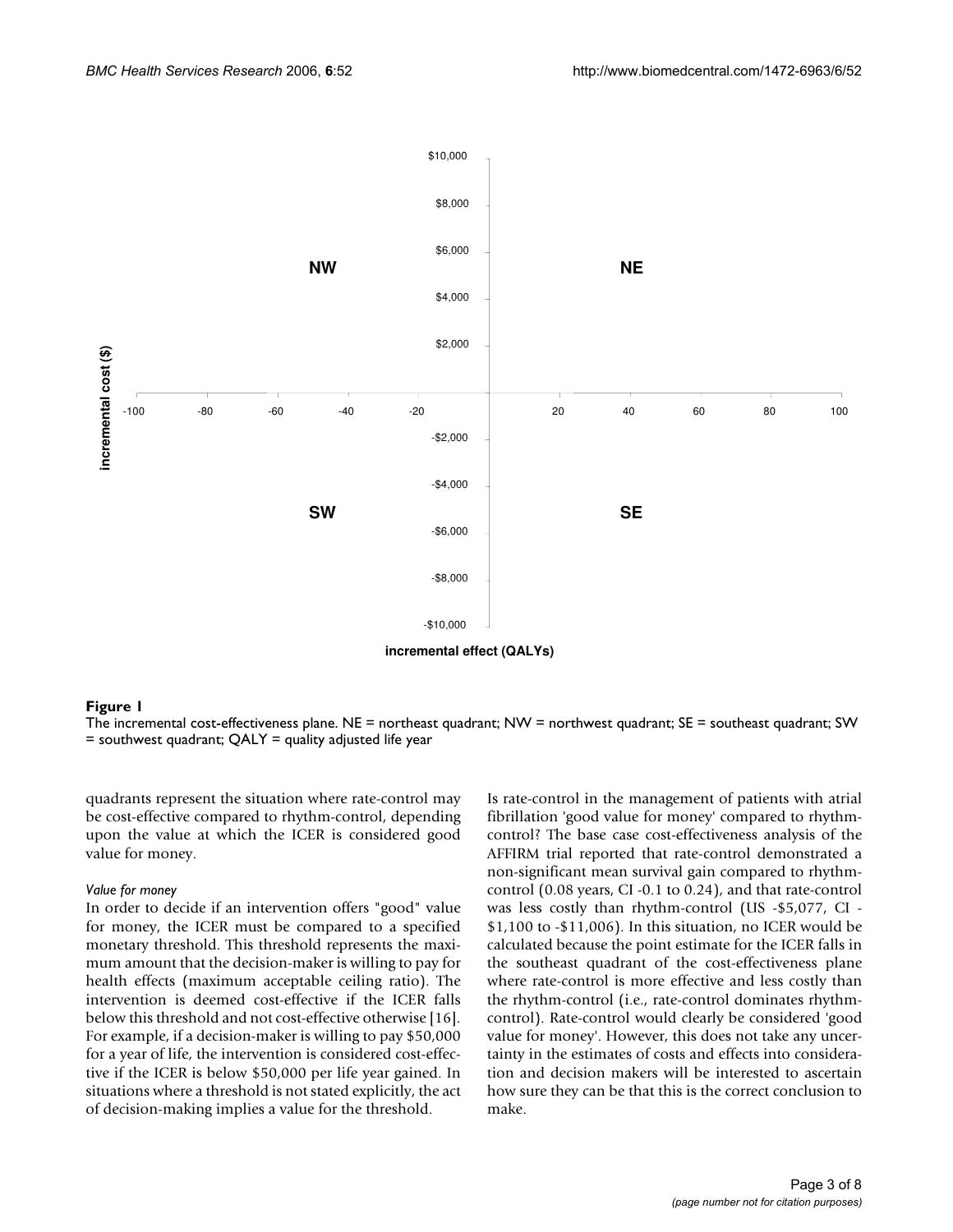#### *Uncertainty in costs and effects*

Due to imperfect information on the effectiveness of intervention and the resources consumed for treatment, both the costs and effects of health interventions are inevitably associated with some degree of uncertainty. The presence of this uncertainty means that there is inevitably some possibility that decisions made on the basis of the available (uncertain) information will be incorrect and introduces the possibility of error into decision-making. The use of stochastic (e.g., bootstrapping) and probabilistic techniques (e.g., Monte Carlo simulation), for trial analyses and modeling studies respectively, to generate the sampling distribution of the joint mean cost and efficacy has enabled quantification of the uncertainty surrounding the estimates of costs and effects.

One method that is typically used to represent the uncertainty in the costs and effects associated with a technology is a scatter plot of simulated (by bootstrapping or probabilistic modeling) incremental cost and effect pairs on the incremental cost-effectiveness plane [17]. Figure 2 illustrates the incremental cost-effectiveness plane for the cost and effectiveness data bootstrapped from the AFFIRM trial. The base case point estimate for the difference in costs and effects between rate and rhythm-control is marked at 0.08 years and -\$5,077. The scatter plot additionally illustrates the uncertainty surrounding the estimates of expected incremental cost (in 2002 US dollars) and expected incremental effect (life years gained) associated with rate-control compared to rhythm-control strategies for the management of patients with atrial fibrillation enrolled in the trial. The location of the incremental costeffect pairs indicates that there is little uncertainty regarding the existence of cost-savings with rate-control strategies (in comparison with rhythm-control strategies) because all points fall below the horizontal axis. However, the spread of the points in the vertical plane indicates that there is some uncertainty regarding the magnitude of the cost-savings (-\$1,100 to -\$11,006). With regard to effectiveness, the location and spread of the points indicate that there is uncertainty regarding the existence and extent of a survival benefit associated with rate-control compared to rhythm-control (from -0.1 years to 0.24 years). This is consistent with the finding of a non-significant difference in survival gain between the two treatment groups. This scatter plot provides additional information about the uncertainty surrounding cost and effects for rate-control versus rhythm-control treatment. However, while these independent incremental cost-effect pairs provide some information about the joint uncertainty in the estimate of incremental cost-effectiveness it is not clear how to present a summary measure of this uncertainty.

#### *Uncertainty in cost-effectiveness*

There remains considerable debate concerning the presentation of joint uncertainty for estimates of cost-effectiveness. This is partly because there are additional statistical complexities associated with calculating confidence intervals for ratios such as the ICER. As a result of these challenges, a number of alternative methods for calculating confidence intervals have been proposed. These methods include the use of Fieller's theorem and non-parametric bootstrapping [18,19]. However, these solutions do not resolve the problems associated with a small or non-existent effect difference which would cause the ICER to be undefined and may make the variance intractable [20-22]. Furthermore, the appropriate role of uncertainty in the context of decision-making is unclear [13].

Determining the uncertainty surrounding cost-effectiveness requires the investigation of the joint distribution of costs and effects. For the AFFIRM study (Figure 2) the majority of incremental cost-effect pairs fall in the southeast quadrant of the incremental cost-effectiveness plane, indicating that the rate-control strategy is less costly and more effective than the rhythm-control strategy for the management of patients with atrial fibrillation. However, a proportion (approximately 5%) of the points lie in the southwest quadrant, indicating that the rate-control strategy is less costly and also less effective than the rhythmcontrol strategy. This confirms that there is some uncertainty concerning whether and at what value the rate-control strategy is cost-effective.

#### *Cost-effectiveness acceptability curves (CEAC)*

Faced with the choice of whether or not to reimburse a new technology, the decision maker will likely be interested in the probability that the new technology is costeffective compared to the existing alternative. This probability can be identified from the incremental cost-effectiveness plane with reference to the decision-maker's defined maximum acceptable ceiling ratio (λ). This probability is simply the proportion of the scatter plot points that fall to the south and east of a ray with slope of  $\lambda$ drawn through the origin (i.e., proportion of incremental cost-effect pairs with a value below  $\lambda$ ). Since the maximum acceptable ceiling ratio will generally not be stated explicitly, a sensitivity analysis should be undertaken with the probability determined for a range of  $\lambda$  s. The CEAC provides a plot of these probabilities (y-axis) against  $\lambda$  (xaxis) [23,24].

Cost-effectiveness acceptability curves were introduced as an alternative to calculating confidence intervals for ICERs with statistical methods [23,25]. The CEAC indicates the probability that an intervention is cost-effective compared with the alternative, given the observed data, for a range of λ values. This definition involves a Bayesian definition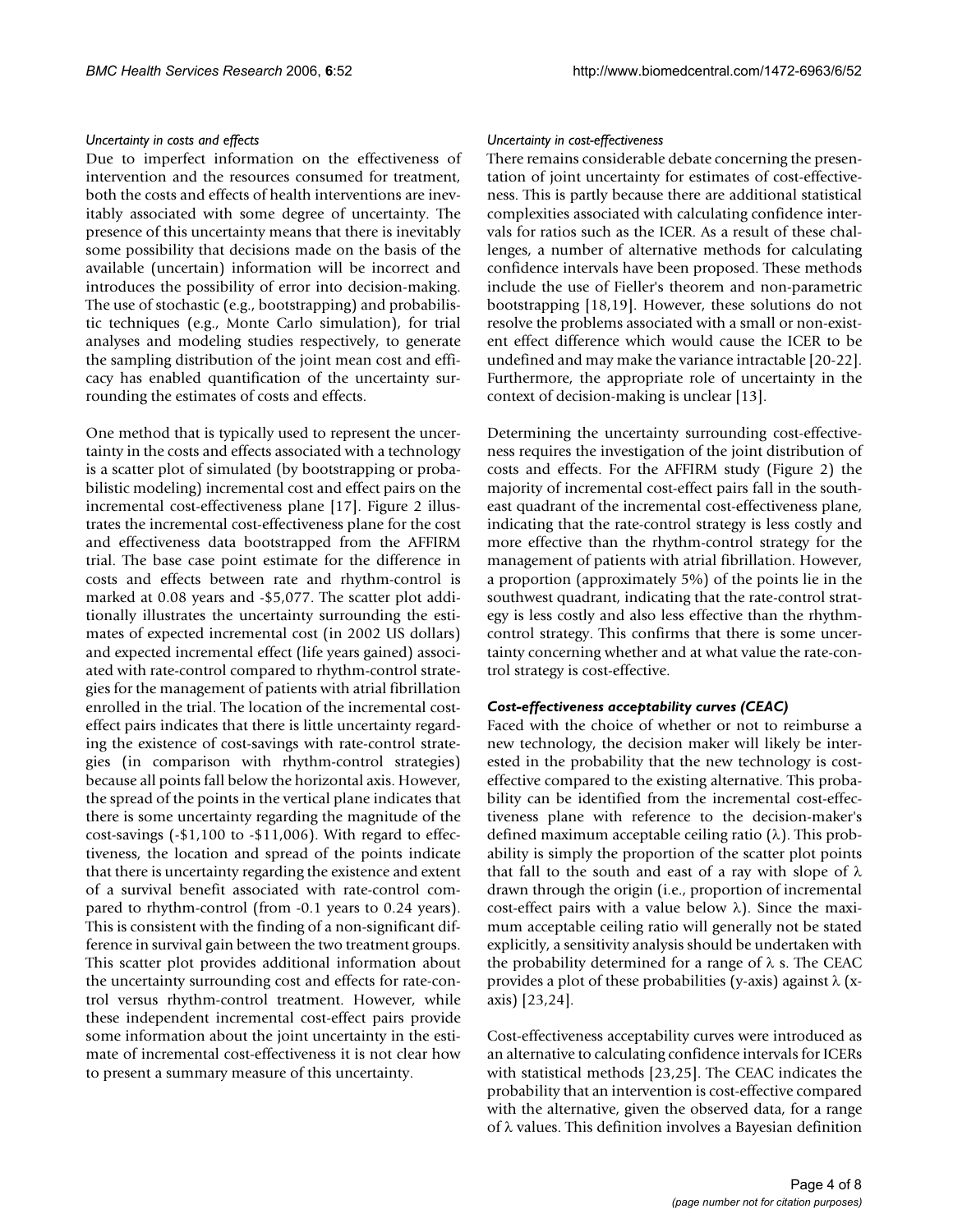

### Scatter plot of estimated joint density of by bootstrap re-sampling in the AFFIRM trial **Figure 2** incremental costs and incremental effects of rate-control vs. rhythm-control obtained

Scatter plot of estimated joint density of incremental costs and incremental effects of rate-control vs. rhythm-control obtained by bootstrap re-sampling in the AFFIRM trial.

of probability i.e. the probability that the hypothesis is true ('rate-control strategy is cost-effective') given the data, although the CEAC can be given a Frequentist interpretation [21,22].

Figure 3 shows the CEAC for the probability that a ratecontrol strategy is cost-effective compared with rhythmcontrol, for a range of λ s that a decision maker might consider as the maximum cost they are willing to pay for a gain in one year of life. Given a specified value of this 'acceptable' cost-effectiveness ratio (i.e.,  $\lambda$  on the x-axis), the CEAC shows the probability (read off on the y-axis) that the data are consistent with a true cost-effectiveness ratio falling below that value.

#### *Constructing a CEAC*

The CEAC is derived from the joint distribution of incremental costs and incremental effects. When analysing a clinical trial, this distribution is most commonly estimated using non-parametric bootstrapping however it can be generated from a probabilistic analysis of a decision model which translates the uncertainty in input parameters into uncertainty in costs and effects [23,24,26]. The curve is constructed by plotting the proportion of the incremental cost-effect pairs that are costeffective for a range of  $\lambda$  values. This proportion is identifiable from the incremental cost-effectiveness plane as the proportion of incremental cost-effect pairs lying to the south and east of a ray through the origin with a slope equivalent to the x-axis (i.e.,  $\lambda = 0$ ). This is repeated for larger and larger  $\lambda$  s until infinity is reached (i.e., the slope of the line is equivalent to the y-axis). Incremental costeffect pairs that fall in the northwest quadrant are never considered cost-effective and therefore are never counted in the numerator of the estimate. Incremental cost-effect pairs that fall in the southeast quadrant are always considered cost-effective and therefore are always counted in the numerator of the estimate. As  $\lambda$  increases from zero to infinity, incremental cost-effect pairs in the northeast and southwest quadrants may or may not be considered costeffective (and therefore included in the numerator) depending upon the maximum amount the decision maker is willing to pay for an additional year of life (i.e., λ). As a result, the CEAC does not represent a cumulative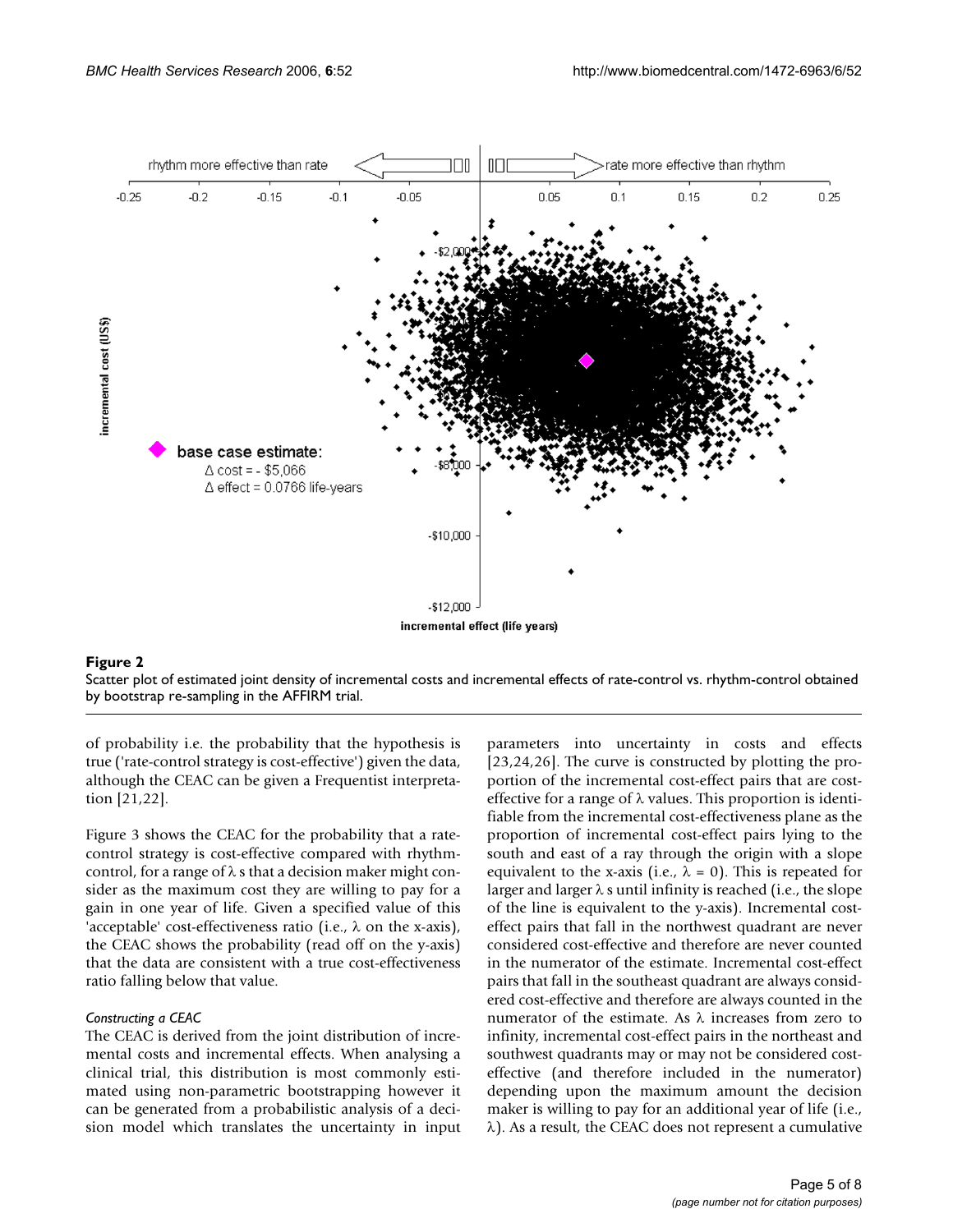

#### Figure 3 and 2012 and 2012 and 2012 and 2012 and 2012 and 2012 and 2012 and 2012 and 2012 and 2012 and 2012 an

Cost-effectiveness acceptability curve showing the probability that rate-control is cost-effective compared to rhythm-control over a range of values for the maximum acceptable ceiling ratio  $(\lambda)$  in the AFFIRM trial.

distribution function and its shape will depend solely upon the location of the incremental cost-effect pairs within the incremental cost-effectiveness plane (for more details see Fenwick *et al*, 2004 [26]).

#### *AFFIRM*

For the AFFIRM study, all of the 10,000 bootstrap re-samples involved cost-savings (i.e., fell below the x-axis), hence 100% of the incremental cost-effect pairs fell to the south of the line when  $\lambda$  was zero (i.e., fell below the xaxis); as a result the CEAC crosses the y-axis at 1. When  $\lambda$ was \$50,000 per life year gained, a proportion of the resamples falling within the southwest quadrant are no longer considered cost-effective and therefore are no longer included in the numerator. As a result the proportion of the re-samples that were cost-effective (i.e., fell to the south and east of a ray of slope equal to \$50,000 per life year gained) was found to be 99.94%, and when  $\lambda$ equaled \$100,000 per life year gained, the proportion was 99.42% (Figure 3). The proportion of the re-samples falling in the northeast or southeast quadrants (i.e. were costeffective when  $\lambda$  was infinite) was found to be 98.3%.

Hence as  $\lambda$  tends to infinity the probability that rate-control is cost-effective compared to rhythm control tends to 0.983 (Figure 3).

#### *Interpreting and using CEACs*

As stated above, the CEAC indicates the probability that the intervention is cost-effective compared with the alternative, given the data, for a range of values of the maximum acceptable ceiling ratio. Thus, the interpretation of the AFFIRM study is that, given a maximum acceptable ceiling ratio of \$50,000 per life year gained, the probability that rate-control is cost-effective compared to rhythmcontrol is 0.9994. This is equivalent to stating that, given the data, there is a 99.94% chance that the additional cost of rate-control, compared with rhythm-control, is at or below \$50,000 per life year gained. Now we have summary measure of joint uncertainty in the estimate of incremental cost-effectiveness.

The information provided by the CEAC is useful to a decision maker faced with the choice of whether or not to adopt a technology because it provides a measure of the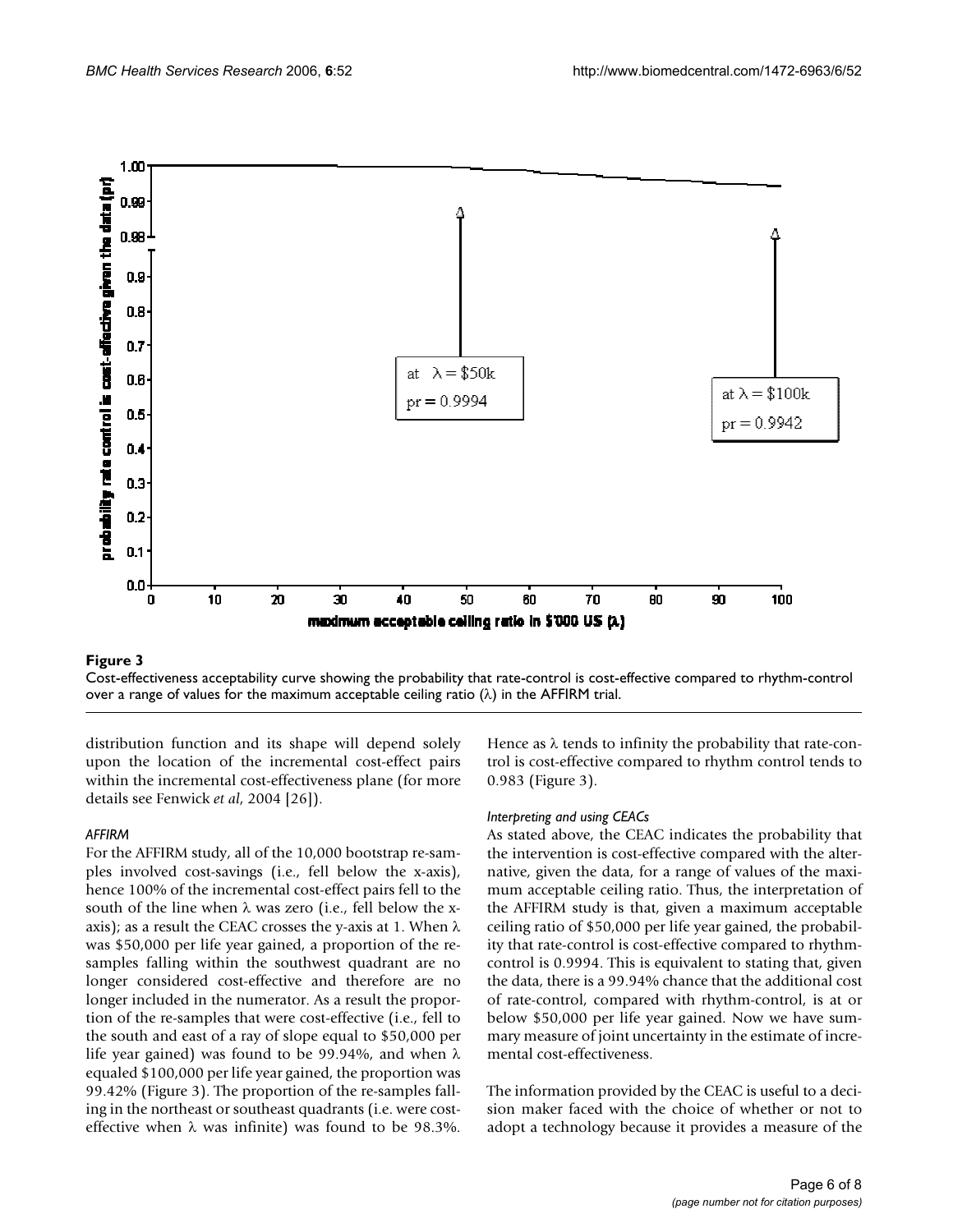uncertainty surrounding the choice (decision uncertainty) given the decision makers selected value of  $\lambda$ . In the case of the AFFIRM study, there was no statistically significant difference in effectiveness between rate-control and rhythm-control strategies for the management of patients with atrial fibrillation. However, the CEAC shows that the decision uncertainty surrounding the adoption of ratecontrol strategies is less than 1.67% regardless of the maximum acceptable ceiling ratio. Thus, there is very little uncertainty that the decision to adopt rate-control compared to rhythm-control for patients with atrial fibrillation is correct from a cost-effectiveness point of view. It must be noted that statements concerning CEACs should be restricted to those regarding the uncertainty of the estimate of cost-effectiveness. The information from a CEAC *should not*, in general, be used to make statements about the implementation of the intervention (for more details see Fenwick *et al*, 2001 [13]).

#### **Conclusion**

In clinical practice, physicians are increasingly being asked to consider the economic consequences of their treatment decisions. Cost-effectiveness acceptability curves are useful for this purpose because they explicitly incorporate the joint uncertainty – in the effectiveness and cost – into the decision. Furthermore, researchers need to present the consequences of clinical interventions in terms of health benefits and costs to facilitate reimbursement decisions by policy makers. The graphic representation using CEACs facilitates straightforward interpretation by persons unfamiliar with economic evaluation.

In this article, we present the CEAC for a trial of rate-control versus rhythm-control in atrial fibrillation and show how incorporating joint uncertainty affects the interpretation of the results. Specifically, the randomized trial showed no statistical difference in efficacy between rhythm- and rate-control [27], with a trend towards greater benefit in the rate-control arm. The point estimate from a standard cost-effectiveness analysis showed that rate-control was less costly, suggesting that it was the preferred treatment option among patients similar to those enrolled in AFFIRM [12]. The CEAC shown in Figure 3 quantifies the uncertainty in a graphic format. This figure makes it clear that a decision maker can opt for rate-control as the preferred treatment option with a high degree of confidence under a wide range of funding thresholds.

In summary, CEACs are straightforward to calculate, construct, and interpret in addition to having methodological advantages. As a result, they are increasingly being reported in economic evaluations of treatments and will receive greater attention by clinicians, decision-makers, and researchers.

#### **Competing interests**

The author(s) declare that they have no competing interests.

#### **Authors' contributions**

EF – 1) made substantial contributions to conception and design, analysis and interpretation of data; 2) was involved in drafting the manuscript; and 3) has given final approval of the version to be published.

DM – 1) made substantial contributions to conception and design; 2) was involved in revising the manuscript critically for important intellectual content; and 3) has given final approval of the version to be published.

AL – 1) made substantial contributions to conception and design; 2) was involved in revising the manuscript critically for important intellectual content; and 3) has given final approval of the version to be published.

GN – 1) made substantial contributions to conception and design; and 2) has given final approval of the version to be published.

#### **Acknowledgements**

The authors would like to thank Nathalie Kulin for assistance with drafting the manuscript.

#### **References**

- Bower P, Byford S, Barber J, Beecham J, Simpson S, Friedli K, Corney R, King M, Harvey I: **[Meta-analysis of data on costs from trials](http://www.ncbi.nlm.nih.gov/entrez/query.fcgi?cmd=Retrieve&db=PubMed&dopt=Abstract&list_uids=12791741) of counselling in primary care: using individual patient data [to overcome sample size limitations in economic analyses.](http://www.ncbi.nlm.nih.gov/entrez/query.fcgi?cmd=Retrieve&db=PubMed&dopt=Abstract&list_uids=12791741)** *BMJ* 2003, **326:**1247-1250.
- 2. Byford S, Knapp M, Greenshields J, Ukoumunne O, Jones V, Thompson S, Tyrer P, Schmidt U, Davidson K, Group P: **[Cost-effective](http://www.ncbi.nlm.nih.gov/entrez/query.fcgi?cmd=Retrieve&db=PubMed&dopt=Abstract&list_uids=12946082)ness of brief cognitive behaviour therapy versus treatment [as usual in recurrent deliberate self-harm: a decision-making](http://www.ncbi.nlm.nih.gov/entrez/query.fcgi?cmd=Retrieve&db=PubMed&dopt=Abstract&list_uids=12946082) [approach.](http://www.ncbi.nlm.nih.gov/entrez/query.fcgi?cmd=Retrieve&db=PubMed&dopt=Abstract&list_uids=12946082)** *Psychol Med* 2003, **33(6):**977-986.
- 3. Chilcott J, McCabe C, Tappenden P, O'Hagan A, Cooper N, Abrams K, Claxton K, Miller D, Group CEoMSTS: **[Modelling the cost](http://www.ncbi.nlm.nih.gov/entrez/query.fcgi?cmd=Retrieve&db=PubMed&dopt=Abstract&list_uids=12623909) effectiveness of interferon beta and glatiramer acetate in the [management of multiple sclerosis. Commentary: evaluating](http://www.ncbi.nlm.nih.gov/entrez/query.fcgi?cmd=Retrieve&db=PubMed&dopt=Abstract&list_uids=12623909) [disease modifying treatments in mulitple sclerosis.](http://www.ncbi.nlm.nih.gov/entrez/query.fcgi?cmd=Retrieve&db=PubMed&dopt=Abstract&list_uids=12623909)** *BMJ* 2003, **326:**522-524.
- Delaney B, Wilson S, Roalfe A, Roberts L, Redman V, Wearn A, Briggs A, Hobbs F: **[Cost effectiveness of initial endoscopy for dypep](http://www.ncbi.nlm.nih.gov/entrez/query.fcgi?cmd=Retrieve&db=PubMed&dopt=Abstract&list_uids=11130524)[sia in patients over age 50 years: a randomised controlled](http://www.ncbi.nlm.nih.gov/entrez/query.fcgi?cmd=Retrieve&db=PubMed&dopt=Abstract&list_uids=11130524) [trial in primary care.](http://www.ncbi.nlm.nih.gov/entrez/query.fcgi?cmd=Retrieve&db=PubMed&dopt=Abstract&list_uids=11130524)** *Lancet* 2000, **356:**1965-1969.
- Drummond M, Becker D, Hux M, Chancellor J, Duprat-Lomon I, Kubin R, Sagnier P: **[An economic evaluation of sequential i.v./](http://www.ncbi.nlm.nih.gov/entrez/query.fcgi?cmd=Retrieve&db=PubMed&dopt=Abstract&list_uids=12907538) po moxifloxacin therapy compared to i.v./po co-amoxiclav [with or without clarithromycin in the treatment of commu](http://www.ncbi.nlm.nih.gov/entrez/query.fcgi?cmd=Retrieve&db=PubMed&dopt=Abstract&list_uids=12907538)[nity-acquired pneumonia.](http://www.ncbi.nlm.nih.gov/entrez/query.fcgi?cmd=Retrieve&db=PubMed&dopt=Abstract&list_uids=12907538)** *Chest* 2003, **124(2):**526-535.
- 6. Gray A, Raikou M, McGuire A, Fenn P, Stevens R, Cull C, Stratton I, Adler A, Holman R, Turner R: **[Cost effectiveness of an intensive](http://www.ncbi.nlm.nih.gov/entrez/query.fcgi?cmd=Retrieve&db=PubMed&dopt=Abstract&list_uids=10818026) blood glucose control policy in patients with type 2 diabetes: [economic analysis alongside randomised controlled trial](http://www.ncbi.nlm.nih.gov/entrez/query.fcgi?cmd=Retrieve&db=PubMed&dopt=Abstract&list_uids=10818026) [\(UKPDS 41\).](http://www.ncbi.nlm.nih.gov/entrez/query.fcgi?cmd=Retrieve&db=PubMed&dopt=Abstract&list_uids=10818026)** *BMJ* 2000, **320(7246):**1373-1378.
- 7. Manns B, Lee H, Doig C, Johnson D, Donaldson C: **[An economic](http://www.ncbi.nlm.nih.gov/entrez/query.fcgi?cmd=Retrieve&db=PubMed&dopt=Abstract&list_uids=12324556) [evaluation of activated protein C treatment for severe sep](http://www.ncbi.nlm.nih.gov/entrez/query.fcgi?cmd=Retrieve&db=PubMed&dopt=Abstract&list_uids=12324556)[sis.](http://www.ncbi.nlm.nih.gov/entrez/query.fcgi?cmd=Retrieve&db=PubMed&dopt=Abstract&list_uids=12324556)** *New England Journal of Medicine* 2002, **347(13):**993-1000.
- 8. Multicentre Aneurysm Screening Group: **[Multicentre aneurysm](http://www.ncbi.nlm.nih.gov/entrez/query.fcgi?cmd=Retrieve&db=PubMed&dopt=Abstract&list_uids=12433761) [screening study \(MASS\):cost effectiveness analysis of screen](http://www.ncbi.nlm.nih.gov/entrez/query.fcgi?cmd=Retrieve&db=PubMed&dopt=Abstract&list_uids=12433761)[ing for abdominal aortic aneurysms based on four year](http://www.ncbi.nlm.nih.gov/entrez/query.fcgi?cmd=Retrieve&db=PubMed&dopt=Abstract&list_uids=12433761)**